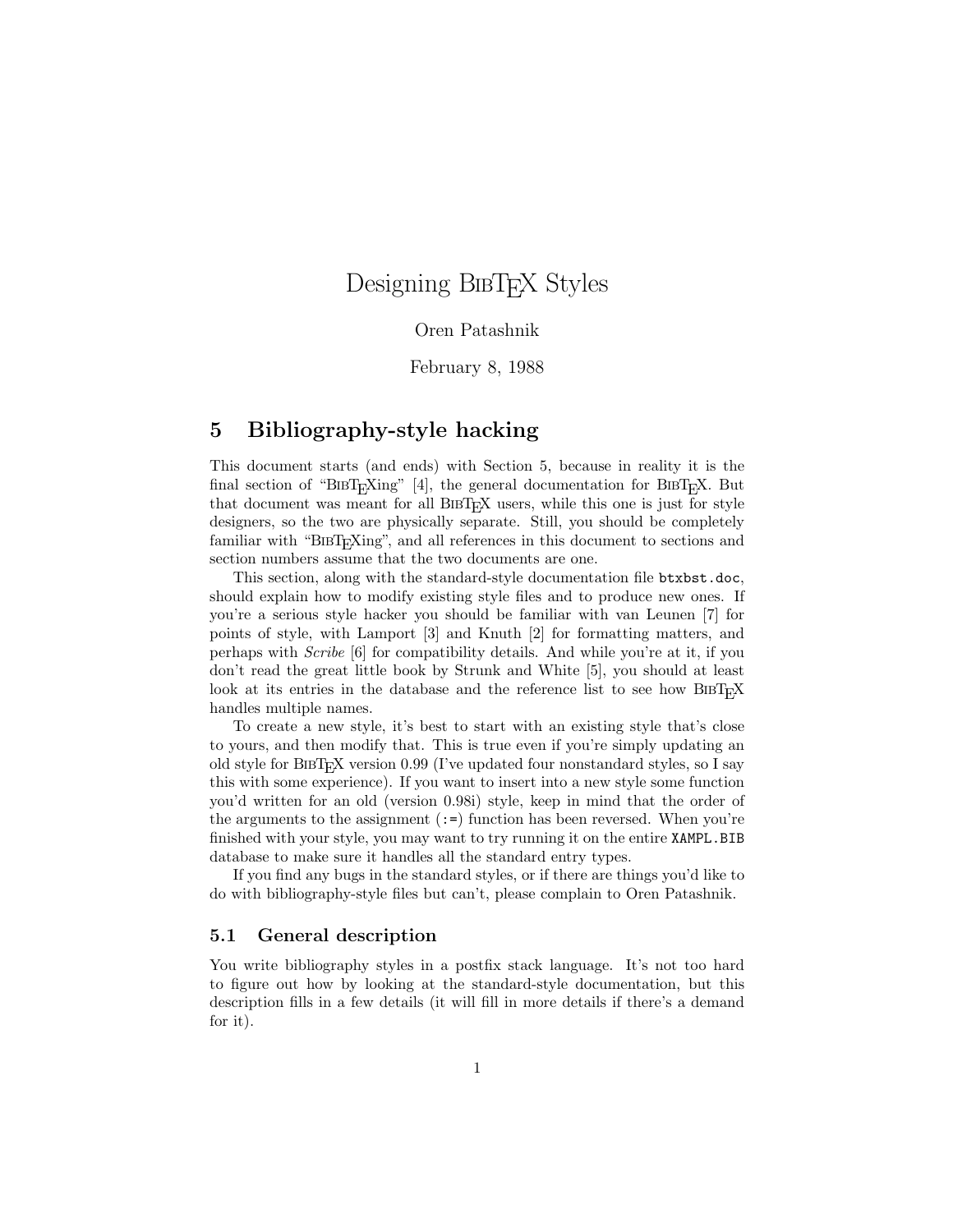Basically the style file is a program, written in an unnamed language, that tells  $BIBT<sub>F</sub>X$  how to format the entries that will go in the reference list (henceforth "the entries" will be "the entry list" or simply "the list", context permitting). This programming language has ten commands, described in the next subsection. These commands manipulate the language's objects: constants, variables, functions, the stack, and the entry list. (Warning: The terminology in this documentation, chosen for ease of explanation, is slightly different from  $BIBT<sub>F</sub>X$ 's. For example, this documentation's "variables" and "functions" are both "functions" to BIBT<sub>E</sub>X. Keep this in mind when interpreting BIBT<sub>E</sub>X's error messages.)

There are two types of functions: *built-in* ones that  $BIBT$ <sub>EX</sub> provides (these are described in Section 5.3), and ones you define using either the MACRO or FUNCTION command.

Your most time-consuming task, as a style designer, will be creating or modifying functions using the FUNCTION command (actually, becoming familiar with the references listed above will be more time consuming, but assume for the moment that that's done).

Let's look at a sample function fragment. Suppose you have a string variable named label and an integer variable named lab.width, and suppose you want to append the character 'a' to label and to increment lab.width:

```
\mathbf{.} . \mathbf{.}label "a" * 'label := \% label := label * "a"
lab.width #1 + 'lab.width := % lab.width := lab.width + 1
```
. . .

In the first line, label pushes that variable's value onto the stack. Next, the "a" pushes the string constant 'a' onto the stack. Then the built-in function  $*$ pops the top two strings and pushes their concatenation. The 'label pushes that variable's name onto the stack. And finally, the built-in function := pops the variable name and the concatenation and performs the assignment.  $BIBT<sub>F</sub>X$ treats the stuff following the % as a comment in the style file. The second line is similar except that it uses #1, with no spaces intervening between the '#' and the '1', to push this integer constant.

The nonnull spacing here is arbitrary: multiple spaces, tabs, or newlines are equivalent to a single one (except that you're probably better off not having blank lines within commands, as explained shortly).

For string constants, absolutely any printing character is legal between two consecutive double quotes, but BIBT<sub>E</sub>X here (and only here) treats upper- and lower-case equivalents as different. Furthermore, spacing is relevant within a string constant, and you mustn't split a string constant across lines (that is, the beginning and ending double quotes must be on the same line).

Variable and function names may not begin with a numeral and may not contain any of the ten restricted characters on page 143 of the LAT<sub>E</sub>X book, but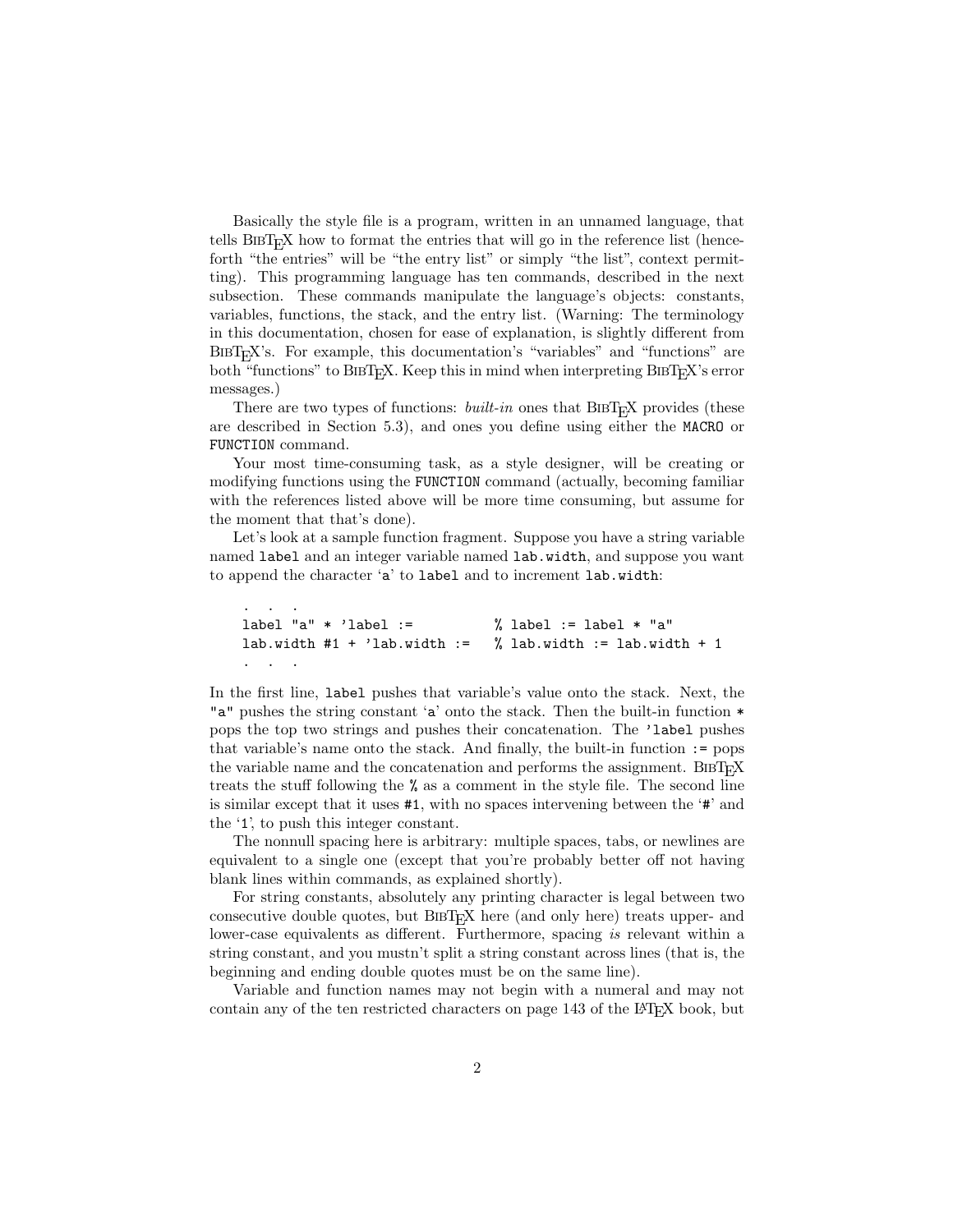may otherwise contain any printing characters. Also, BIBT<sub>E</sub>X considers upperand lower-case equivalents to be the same.

Integers and strings are the only value types for constants and variables (booleans are implemented simply as 0-or-1 integers). There are three kinds of variables:

- global variables These are either integer- or string-valued, declared using an INTEGERS or STRINGS command.
- entry variables These are either integer- or string-valued, declared using the ENTRY command. Each has a value for each entry on the list (example: a variable label might store the label string you'll use for the entry).
- fields These are string-valued, read-only variables that store the information from the database file; their values are set by the READ command. As with entry variables, each has a value for each entry.

#### 5.2 Commands

There are ten style-file commands: Five (ENTRY, FUNCTION, INTEGERS, MACRO, and STRINGS) declare and define variables and functions; one (READ) reads in the database information; and four (EXECUTE, ITERATE, REVERSE, and SORT) manipulate the entries and produce output. Although the command names appear here in upper case, BIBT<sub>F</sub>X ignores case differences.

Some restrictions: There must be exactly one ENTRY and one READ command; the ENTRY command, all MACRO commands, and certain FUNCTION commands (see next subsection's description of call.type\$) must precede the READ command; and the READ command must precede the four that manipulate the entries and produce output.

Also it's best (but not essential) to leave at least one blank line between commands and to leave no blank lines within a command; this helps  $BIBT<sub>F</sub>X$ recover from any syntax errors you make.

You must enclose each argument of every command in braces. Look at the standard-style documentation for syntactic issues not described in this section. Here are the ten commands:

ENTRY Declares the fields and entry variables. It has three arguments, each a (possibly empty) list of variable names. The three lists are of: fields, integer entry variables, and string entry variables. There is an additional field that BIBT<sub>E</sub>X automatically declares, crossref, used for cross referencing. And there is an additional string entry variable automatically declared, sort.key\$, used by the SORT command. Each of these variables has a value for each entry on the list.

EXECUTE Executes a single function. It has one argument, the function name.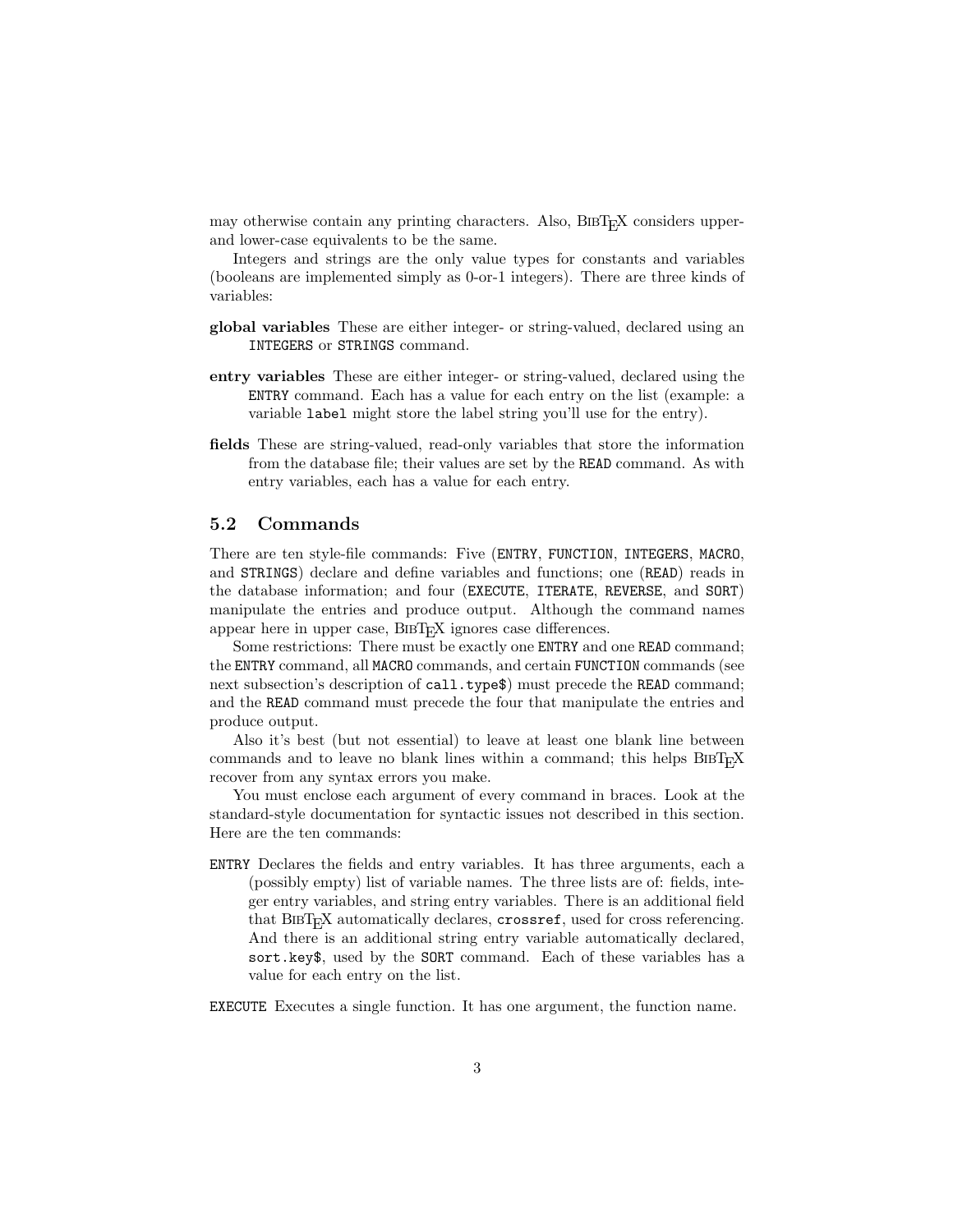- FUNCTION Defines a new function. It has two arguments; the first is the function's name and the second is its definition. You must define a function before using it; recursive functions are thus illegal.
- INTEGERS Declares global integer variables. It has one argument, a list of variable names. There are two such automatically-declared variables, entry.max\$ and global.max\$, used for limiting the lengths of string variables. You may have any number of these commands, but a variable's declaration must precede its use.
- ITERATE Executes a single function, once for each entry in the list, in the list's current order (initially the list is in citation order, but the SORT command may change this). It has one argument, the function name.
- MACRO Defines a string macro. It has two arguments; the first is the macro's name, which is treated like any other variable or function name, and the second is its definition, which must be double-quote-delimited. You must have one for each three-letter month abbreviation; in addition, you should have one for common journal names. The user's database may override any definition you define using this command. If you want to define a string the user can't touch, use the FUNCTION command, which has a compatible syntax.
- READ Dredges up from the database file the field values for each entry in the list. It has no arguments. If a database entry doesn't have a value for a field (and probably no database entry will have a value for every field), that field variable is marked as missing for the entry.
- REVERSE Exactly the same as the ITERATE command except that it executes the function on the entry list in reverse order.
- SORT Sorts the entry list using the values of the string entry variable sort.key\$. It has no arguments.
- STRINGS Declares global string variables. It has one argument, a list of variable names. You may have any number of these commands, but a variable's declaration must precede its use.

#### 5.3 The built-in functions

Before we get to the built-in functions, a few words about some other builtin objects. There is one built-in string entry variable, sort.key\$, which the style program must set if the style is to do sorting. There is one built-in field, crossref, used for the cross referencing feature described in Section 4. And there are two built-in integer global variables, entry.max\$ and global.max\$, which are set by default to some internal BIBT<sub>E</sub>X constants; you should truncate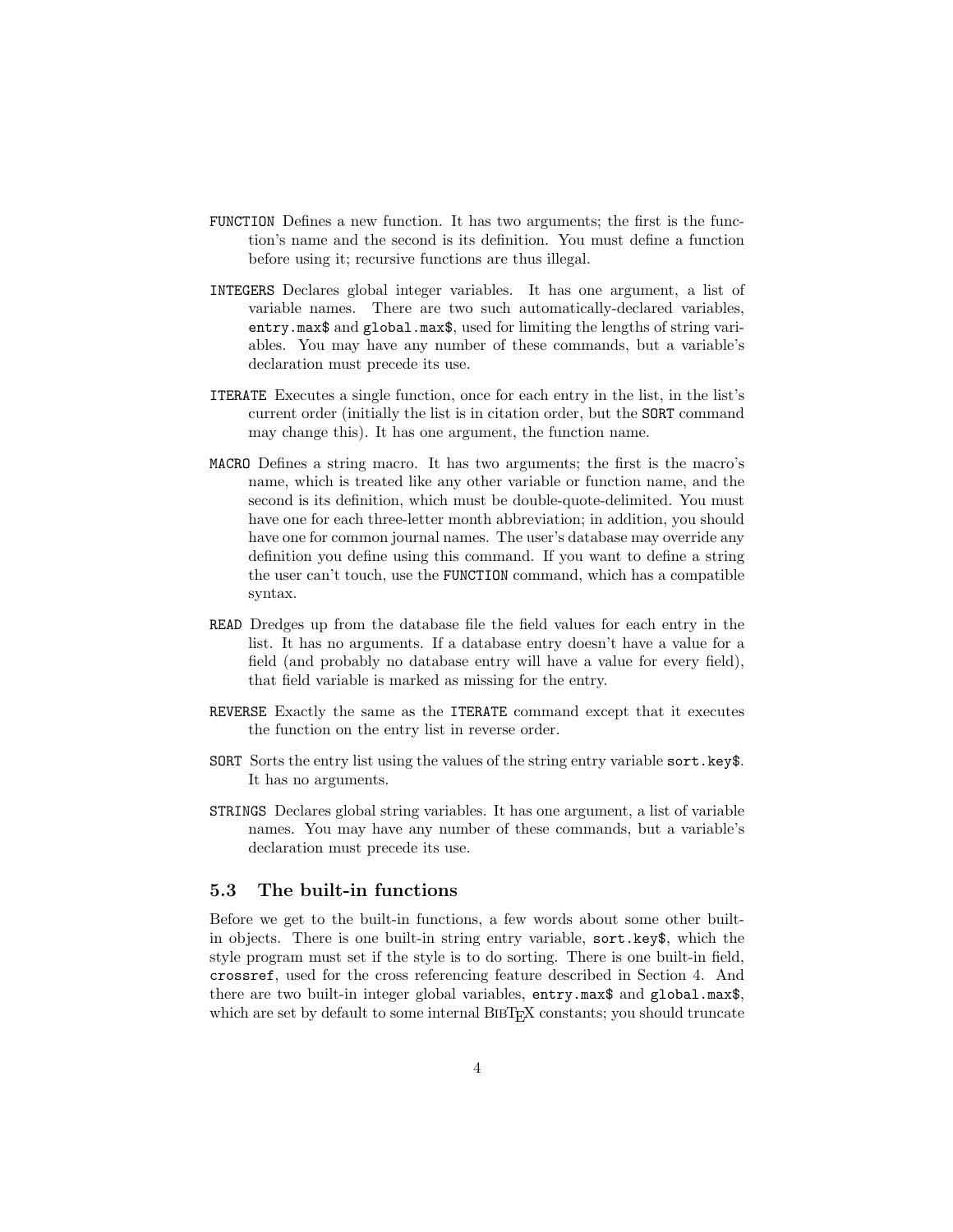strings to these lengths before you assign to string variables, so as to not generate any BIBT<sub>E</sub>X warning messages.

There are currently 37 built-in functions. Every built-in function with a letter in its name ends with a ' $\$ '. In what follows, "first", "second", and so on refer to the order popped. A "literal" is an element on the stack, and it will be either an integer value, a string value, a variable or function name, or a special value denoting a missing field. If any popped literal has an incorrect type,  $BIBT<sub>F</sub>X$  complains and pushes the integer 0 or the null string, depending on whether the function was supposed to push an integer or string.

- > Pops the top two (integer) literals, compares them, and pushes the integer 1 if the second is greater than the first, 0 otherwise.
- < Analogous.
- = Pops the top two (both integer or both string) literals, compares them, and pushes the integer 1 if they're equal, 0 otherwise.
- + Pops the top two (integer) literals and pushes their sum.
- Pops the top two (integer) literals and pushes their difference (the first subtracted from the second).
- \* Pops the top two (string) literals, concatenates them (in reverse order, that is, the order in which pushed), and pushes the resulting string.
- := Pops the top two literals and assigns to the first (which must be a global or entry variable) the value of the second.
- add.period\$ Pops the top (string) literal, adds a '.' to it if the last non'}' character isn't a  $\cdot$ ,  $\cdot$ ,  $\cdot$ ?', or  $\cdot$ !', and pushes this resulting string.
- call.type\$ Executes the function whose name is the entry type of an entry. For example if an entry is of type book, this function executes the book function. When given as an argument to the ITERATE command, call.type\$ actually produces the output for the entries. For an entry with an unknown type, it executes the function  $\texttt{default-type}.$  Thus you should define (before the READ command) one function for each standard entry type as well as a default.type function.
- change.case\$ Pops the top two (string) literals; it changes the case of the second according to the specifications of the first, as follows. (Note: The word 'letters' in the next sentence refers only to those at brace-level 0, the top-most brace level; no other characters are changed, except perhaps for "special characters", described in Section 4.) If the first literal is the string 't', it converts to lower case all letters except the very first character in the string, which it leaves alone, and except the first character following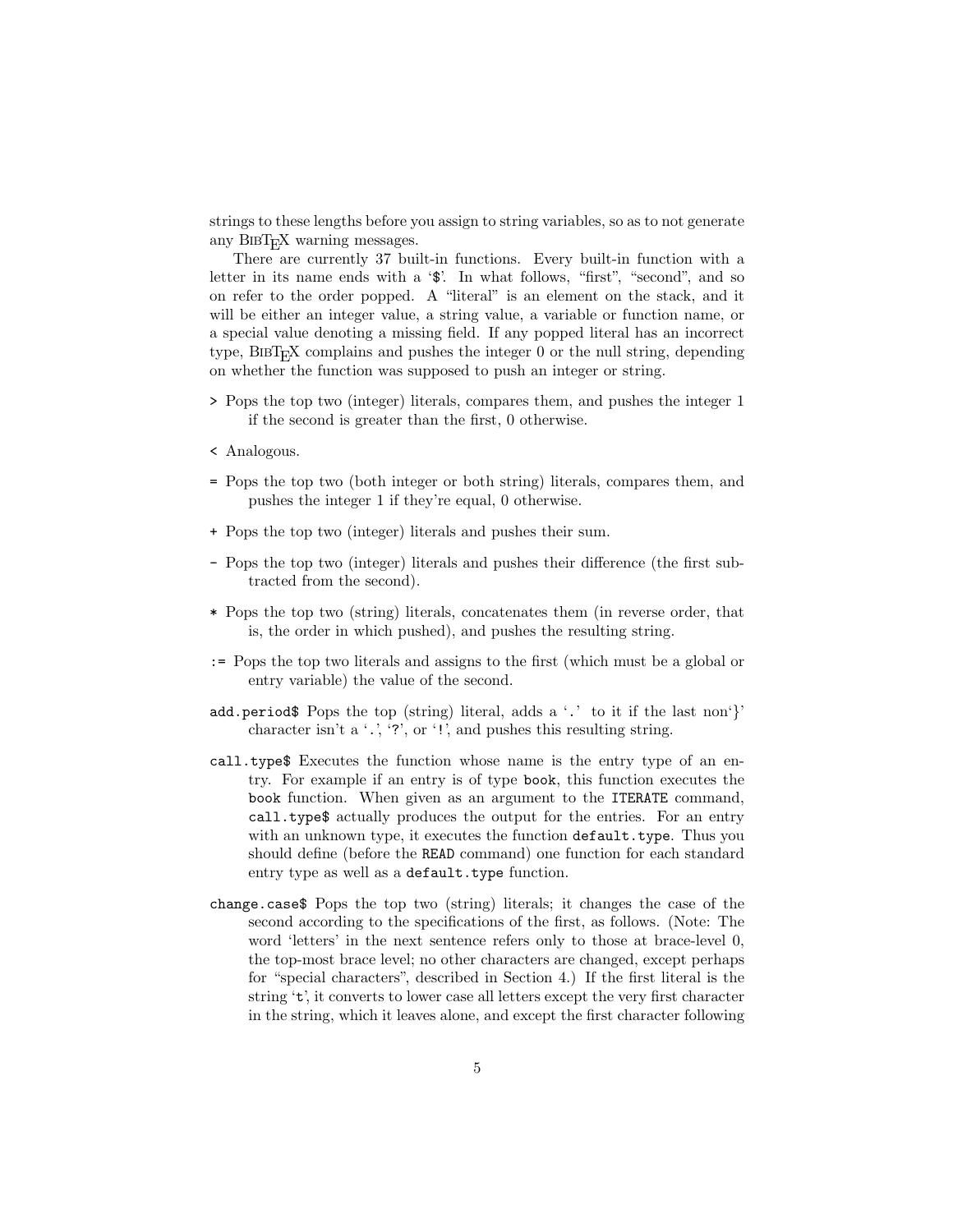any colon and then nonnull white space, which it also leaves alone; if it's the string 'l', it converts all letters to lower case; and if it's the string 'u', it converts all letters to upper case. It then pushes this resulting string. If either type is incorrect, it complains and pushes the null string; however, if both types are correct but the specification string (i.e., the first string) isn't one of the legal ones, it merely pushes the second back onto the stack, after complaining. (Another note: It ignores case differences in the specification string; for example, the strings t and T are equivalent for the purposes of this built-in function.)

- chr.to.int\$ Pops the top (string) literal, makes sure it's a single character, converts it to the corresponding ASCII integer, and pushes this integer.
- cite\$ Pushes the string that was the \cite-command argument for this entry.
- duplicate\$ Pops the top literal from the stack and pushes two copies of it.
- empty\$ Pops the top literal and pushes the integer 1 if it's a missing field or a string having no non-white-space characters, 0 otherwise.
- format.name\$ Pops the top three literals (they are a string, an integer, and a string literal). The last string literal represents a name list (each name corresponding to a person), the integer literal specifies which name to pick from this list, and the first string literal specifies how to format this name, as explained in the next subsection. Finally, this function pushes the formatted name.
- if\$ Pops the top three literals (they are two function literals and an integer literal, in that order); if the integer is greater than 0, it executes the second literal, else it executes the first.
- int.to.chr\$ Pops the top (integer) literal, interpreted as the ASCII integer value of a single character, converts it to the corresponding singlecharacter string, and pushes this string.
- int.to.str\$ Pops the top (integer) literal, converts it to its (unique) string equivalent, and pushes this string.
- missing\$ Pops the top literal and pushes the integer 1 if it's a missing field, 0 otherwise.
- newline\$ Writes onto the bbl file what's accumulated in the output buffer. It writes a blank line if and only if the output buffer is empty. Since write\$ does reasonable line breaking, you should use this function only when you want a blank line or an explicit line break.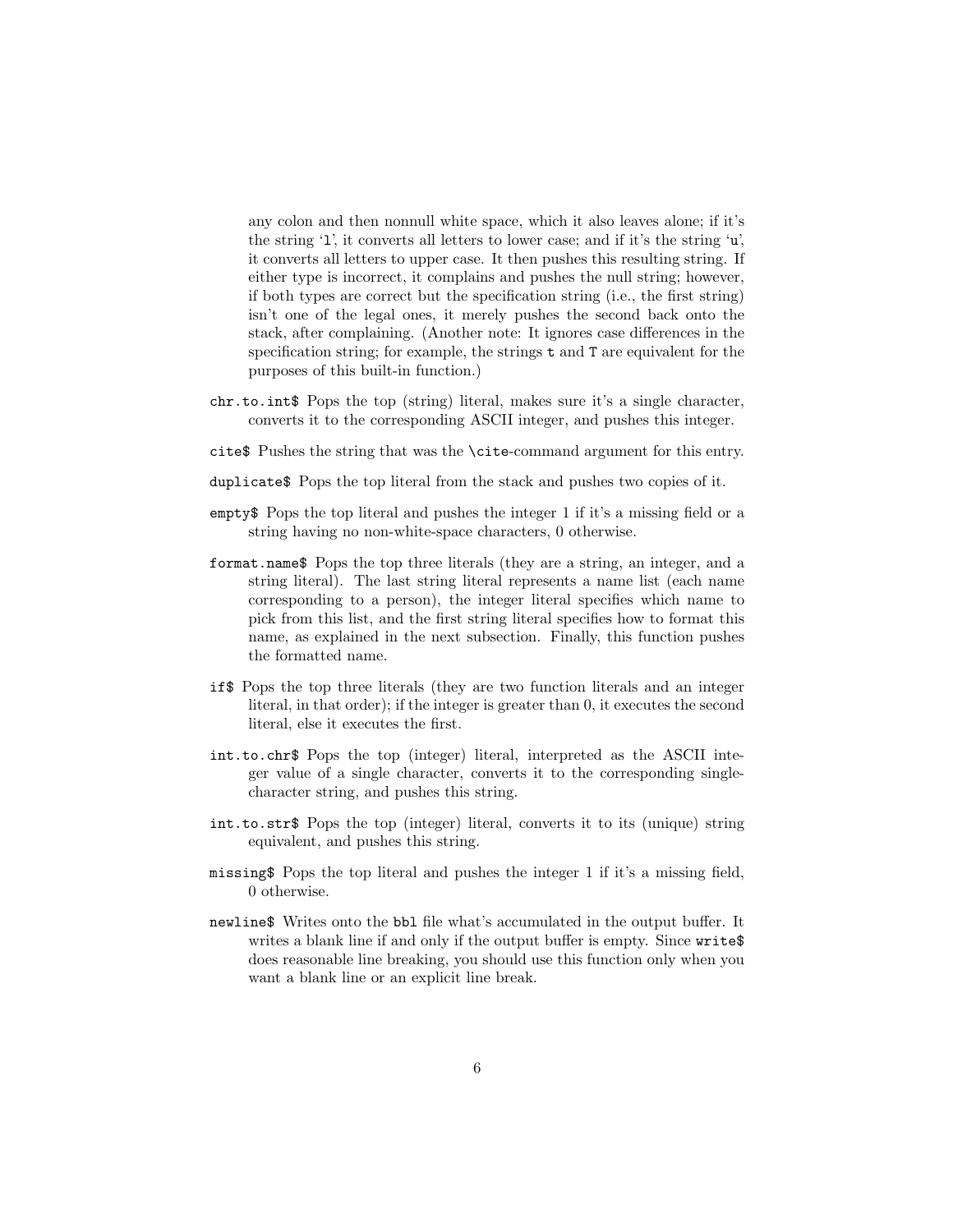- num.names\$ Pops the top (string) literal and pushes the number of names the string represents—one plus the number of occurrences of the substring "and" (ignoring case differences) surrounded by nonnull white-space at the top brace level.
- pop\$ Pops the top of the stack but doesn't print it; this gets rid of an unwanted stack literal.
- preamble\$ Pushes onto the stack the concatenation of all the @PREAMBLE strings read from the database files.
- purify\$ Pops the top (string) literal, removes nonalphanumeric characters except for white-space characters and hyphens and ties (these all get converted to a space), removes certain alphabetic characters contained in the control sequences associated with a "special character", and pushes the resulting string.
- quote\$ Pushes the string consisting of the double-quote character.
- skip\$ Is a no-op.
- stack\$ Pops and prints the whole stack; it's meant to be used for style designers while debugging.
- substring\$ Pops the top three literals (they are the two integers literals len and start, and a string literal, in that order). It pushes the substring of the (at most) len consecutive characters starting at the startth character (assuming 1-based indexing) if start is positive, and ending at the −startth character from the end if start is negative (where the first character from the end is the last character).
- swap\$ Swaps the top two literals on the stack.
- text.length\$ Pops the top (string) literal, and pushes the number of text characters it contains, where an accented character (more precisely, a "special character", defined in Section 4) counts as a single text character, even if it's missing its matching right brace, and where braces don't count as text characters.
- text.prefix\$ Pops the top two literals (the integer literal len and a string literal, in that order). It pushes the substring of the (at most) len consecutive text characters starting from the beginning of the string. This function is similar to substring\$, but this one considers a "special character", even if it's missing its matching right brace, to be a single text character (rather than however many ASCII characters it actually comprises), and this function doesn't consider braces to be text characters; furthermore, this function appends any needed matching right braces.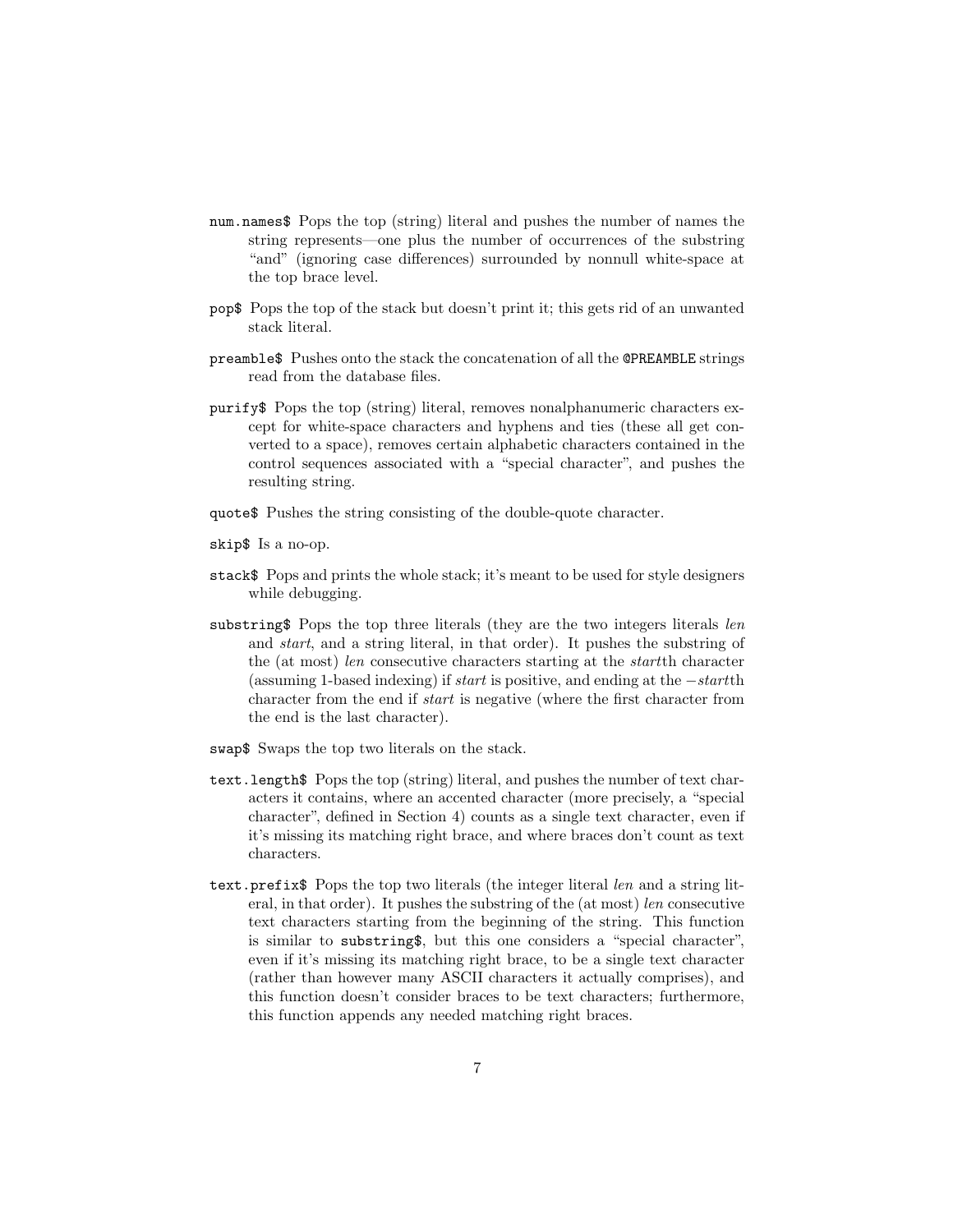- top\$ Pops and prints the top of the stack on the terminal and log file. It's useful for debugging.
- type\$ Pushes the current entry's type (book, article, etc.), but pushes the null string if the type is either unknown or undefined.
- warning\$ Pops the top (string) literal and prints it following a warning message. This also increments a count of the number of warning messages issued.
- while\$ Pops the top two (function) literals, and keeps executing the second as long as the (integer) literal left on the stack by executing the first is greater than 0.
- width\$ Pops the top (string) literal and pushes the integer that represents its width in some relative units (currently, hundredths of a point, as specified by the June 1987 version of the cmr10 font; the only white-space character with nonzero width is the space). This function takes the literal literally; that is, it assumes each character in the string is to be printed as is, regardless of whether the character has a special meaning to T<sub>E</sub>X, except that "special characters" (even without their right braces) are handled specially. This is meant to be used for comparing widths of label strings.
- write\$ Pops the top (string) literal and writes it on the output buffer (which will result in stuff being written onto the bbl file when the buffer fills up).

Note that the built-in functions while\$ and if\$ require two function literals on the stack. You get them there either by immediately preceding the name of a function by a single quote, or, if you don't feel like defining a new function with the FUNCTION command, by simply giving its definition (that is, giving what would be the second argument to the FUNCTION command, including the surrounding braces). For example the following function fragment appends the character 'a' if the string variable named label is nonnull:

```
\overline{\phantom{a}}.
label " " ='skip$
   { label "a" * 'label := }
if$
. . .
```
A function whose name you quote needn't be built in like skip\$ above—it may, for example, be a field name or a function you've defined earlier.

#### 5.4 Name formatting

What's in a name? Section 4 pretty much describes this. Each name consists of four parts: First, von, Last, and Jr; each consists of a list of name-tokens, and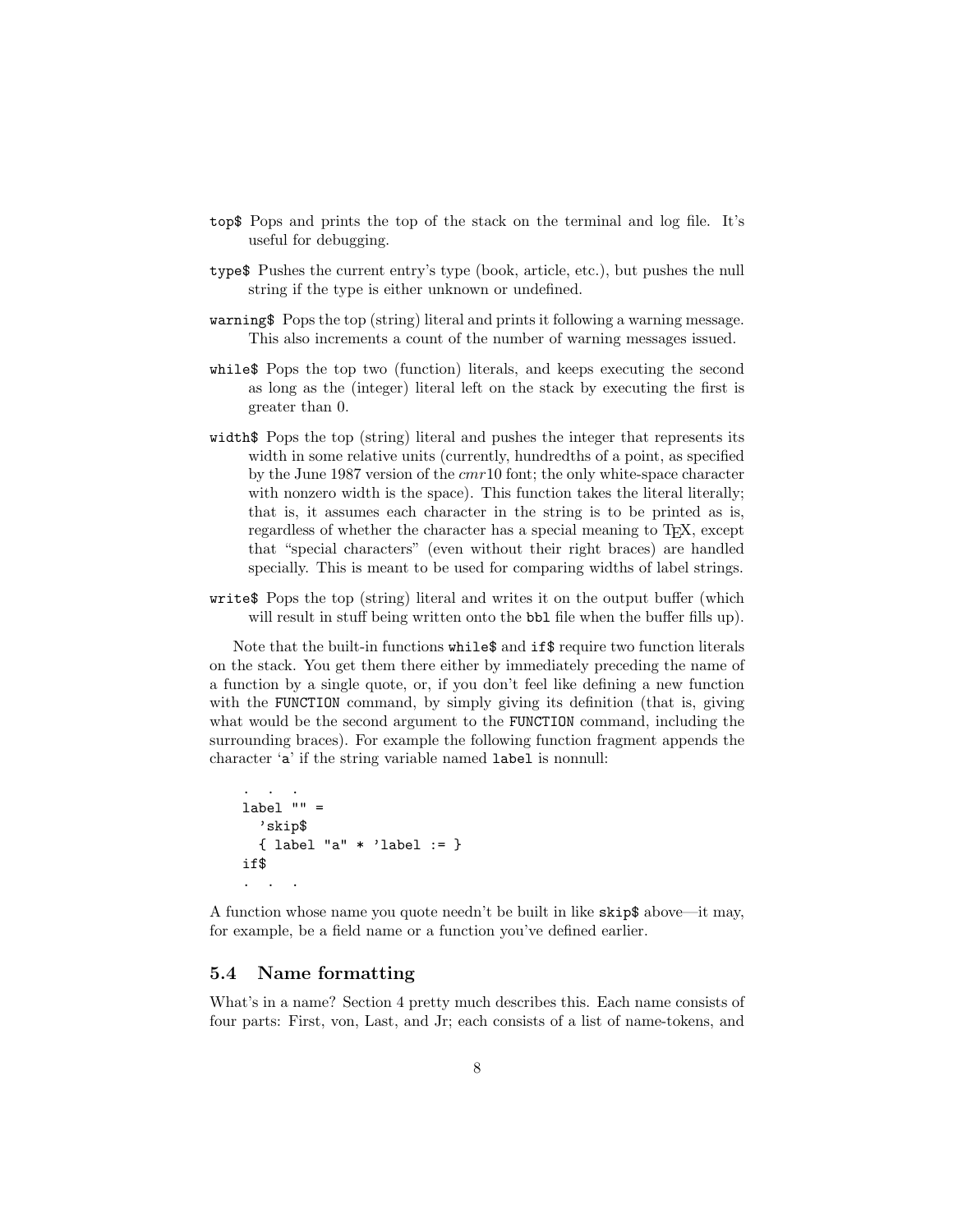any list but Last's may be empty for a nonnull name. This subsection describes the format string you must supply to the built-in function format.name\$.

Let's look at an example of a very long name. Suppose a database entry [1] has the field

author = "Charles Louis Xavier Joseph de la Vall{\'e}e Poussin"

and suppose you want this formatted "last name comma initials". If you use the format string

"{vv~}{ll}{, jj}{, f}?"

BIBT<sub>EX</sub> will produce

de~la Vall{\'e}e~Poussin, C.~L. X.~J?

as the formatted string.

Let's look at this example in detail. There are four brace-level 1 pieces to this format string, one for each part of a name. If the corresponding part of a name isn't present (the Jr part for this name), everything in that piece is ignored. Anything at brace-level 0 is output verbatim (the presumed typo '?' for this name is at brace-level 0), but you probably won't use this feature much.

Within each piece a double letter tells  $BIBT<sub>F</sub>X$  to use whole tokens, and a single letter, to abbreviate them (these letters must be at brace-level 1); everything else within the piece is used verbatim (well, almost everything—read on). The tie at the end of the von part (in  $\{vv^*\}$ ) is a discretionary tie—BIBT<sub>E</sub>X will output a tie at that point if it thinks there's a need for one; otherwise it will output a space. If you really, really, want a tie there, regardless of what BIBT<sub>E</sub>X thinks, use two of them (only one will be output); that is, use  $\{vv^{\sim}\}$ . A tie is discretionary only if it's the last character of the piece; anywhere else it's treated as an ordinary character.

BIBT<sub>E</sub>X puts default strings *between* tokens of a name part: For whole tokens it uses either a space or a tie, depending on which one it thinks is best, and for abbreviated tokens it uses a period followed by either a space or a tie. However it doesn't use this default string after the last token in a list; hence there's no period following the 'J' for our example. You should have used

"{vv~}{ll}{, jj}{, f.}"

to get BIBT<sub>E</sub>X to produce the same formatted string but with the question mark replaced by a period. Note that the period should go inside the First-name piece, rather than where the question mark was, in case a name has no First part.

If you want to override BIBT<sub>EX</sub>'s default between-token strings, you must explicitly specify a string. For example suppose you want a label to contain the first letter from each token in the von and Last parts, with no spaces; you should use the format string